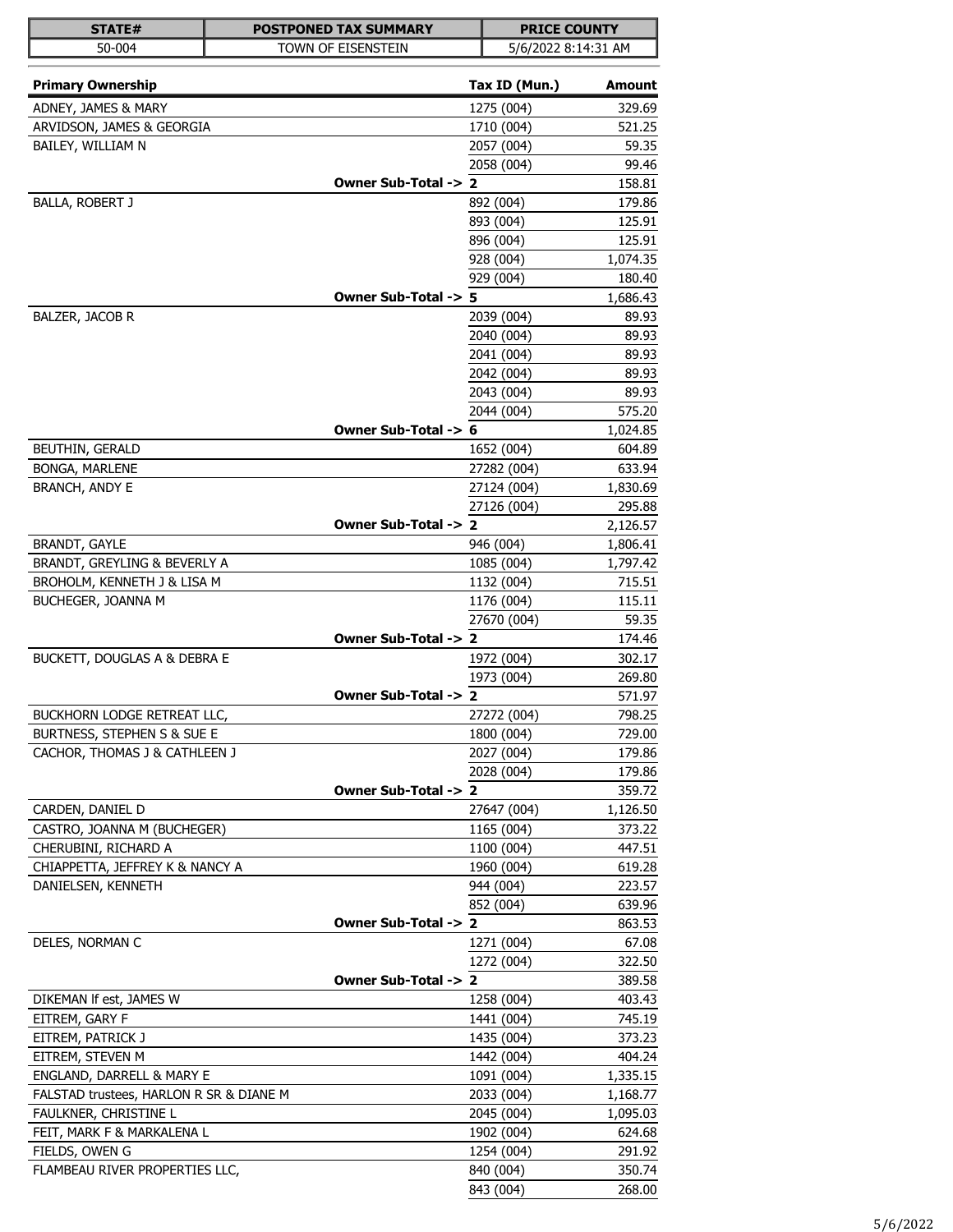|                                                         | Owner Sub-Total -> 2 |                          | 618.74             |
|---------------------------------------------------------|----------------------|--------------------------|--------------------|
| FLIGHT CHECK INC,                                       |                      | 2025 (004)               | 179.86             |
|                                                         |                      | 2026 (004)               | 843.21             |
|                                                         | Owner Sub-Total -> 2 |                          | 1,023.07           |
| FORD, JOSEPH P & WENDY R                                |                      | 968 (004)                | 1,613.05           |
|                                                         |                      | 969 (004)                | 455.96             |
|                                                         |                      | 970 (004)                | 751.48             |
|                                                         | Owner Sub-Total -> 3 |                          | 2,820.49           |
| FORRISTALL, SCOTT D & APRIL L                           |                      | 1410 (004)               | 315.67             |
| GOTZ, DANIEL J                                          |                      | 1795 (004)               | 200.00             |
| GRACEFFA, SAMUEL J                                      |                      | 1550 (004)               | 891.78             |
| <b>GRACEFFA If est, GRACE E</b>                         |                      | 1569 (004)               | 1,331.56           |
| HACKL trst, ELINOR K                                    |                      | 1343 (004)               | 857.60             |
|                                                         |                      | 1348 (004)               | 57.55              |
|                                                         | Owner Sub-Total -> 2 |                          | 915.15             |
| HAGEN, BRADLEY & PATRICIA                               |                      | 1617 (004)               | 1,495.05           |
| HARTER, PENNY J                                         |                      | 2063 (004)               | 1,106.72           |
| HASTINGS, JASON M & TAMMY L                             |                      | 1320 (004)               | 136.70             |
|                                                         |                      | 1321 (004)               | 923.25             |
|                                                         | Owner Sub-Total -> 2 |                          | 1,059.95           |
| HELM, MICHAEL E                                         |                      | 1300 (004)               | 492.48             |
| HERBST, DANIEL J & CONSTANCE J                          |                      | 1122 (004)               | 588.70             |
| HERBST, RICHARD C & GLORIA J                            |                      | 1432 (004)               | 1,238.03           |
| HERBST, WILLIAM C & ARMILINDA M                         |                      | 1125 (004)               | 1,497.04           |
| HERBST If est, RONALD J & CAROL J                       |                      | 1189 (004)               | 728.09             |
| HICKS, JEFFREY B                                        |                      | 1538 (004)               | 689.43             |
| HILGART, DAVID L & BRENDA                               |                      | 1149 (004)<br>1015 (004) | 1,485.34<br>112.42 |
| HILGART, JOSEPH J                                       |                      | 1016 (004)               |                    |
| HILGART, JOSEPH J & DANA L<br>HILGART, SCOTT            |                      | 1396 (004)               | 1,023.09<br>682.24 |
|                                                         |                      | 1405 (004)               | 161.88             |
|                                                         | Owner Sub-Total -> 2 |                          | 844.12             |
| HILGART, SCOTT & GRETCHEN                               |                      | 1401 (004)               | 179.86             |
|                                                         |                      | 1499 (004)               | 1,512.33           |
|                                                         |                      | 1449 (004)               | 125.01             |
|                                                         | Owner Sub-Total -> 3 |                          | 1,817.20           |
| HILGART, THOMAS A                                       |                      | 1418 (004)               | 541.94             |
|                                                         |                      | 1419 (004)               | 115.11             |
|                                                         |                      | 1422 (004)               | 405.60             |
|                                                         |                      | 1420 (004)               | 53.96              |
|                                                         | Owner Sub-Total -> 4 |                          | 1,116.61           |
| HILGART, TIMOTHY A & JODI L                             |                      | 1386 (004)               | 10.00              |
| HILGART If est, ALFRED S & ELISABETH C                  |                      | 1087 (004)               | 1,345.05           |
| HILGART If est, DOROTHY J                               |                      | 26058 (004)              | 1,218.24           |
| HOEFFERLE, RONALD J                                     |                      | 1380 (004)               | 269.80             |
| HOEFFERLE, RONALD J & MARIE P                           |                      | 1376 (004)               | 333.49             |
|                                                         |                      | 1379 (004)               | 1,059.95           |
|                                                         | Owner Sub-Total -> 2 |                          | 1,393.44           |
| HOGUE, ROBERT E                                         |                      | 1854 (004)               | 515.85             |
| HOKKANEN, THOMAS C                                      |                      | 1689 (004)               | 732.60             |
| HORNSTEIN, MICHAEL W                                    |                      | 1712 (004)               | 271.24             |
| HULL, MARTIN                                            |                      | 1720 (004)               | 364.77             |
| IDES, TERENCE A & JOANN C                               |                      | 1876 (004)               | 1,041.97           |
| ISHAM, RICHARD L & CHERYL L                             |                      | 27372 (004)              | 776.67             |
| JASINSKI, ROGER L                                       |                      | 1788 (004)               | 898.08             |
| KENNEDY, JACQUELINE R                                   |                      | 1738 (004)               | 1,224.54           |
| KIELPIKOWSKI, KURT P                                    |                      | 1991 (004)<br>1596 (004) | 1,063.56           |
| KLECZEWSKI, FRANK M JR & CLAUDIA R<br>KNAACK, CAROLYN M |                      | 1551 (004)               | 652.56<br>368.37   |
|                                                         |                      | 1565 (004)               | 422.69             |
|                                                         | Owner Sub-Total -> 2 |                          | 791.06             |
| KNIGHT If est, ARLENE P                                 |                      | 1570 (004)               | 1,276.70           |
|                                                         |                      |                          |                    |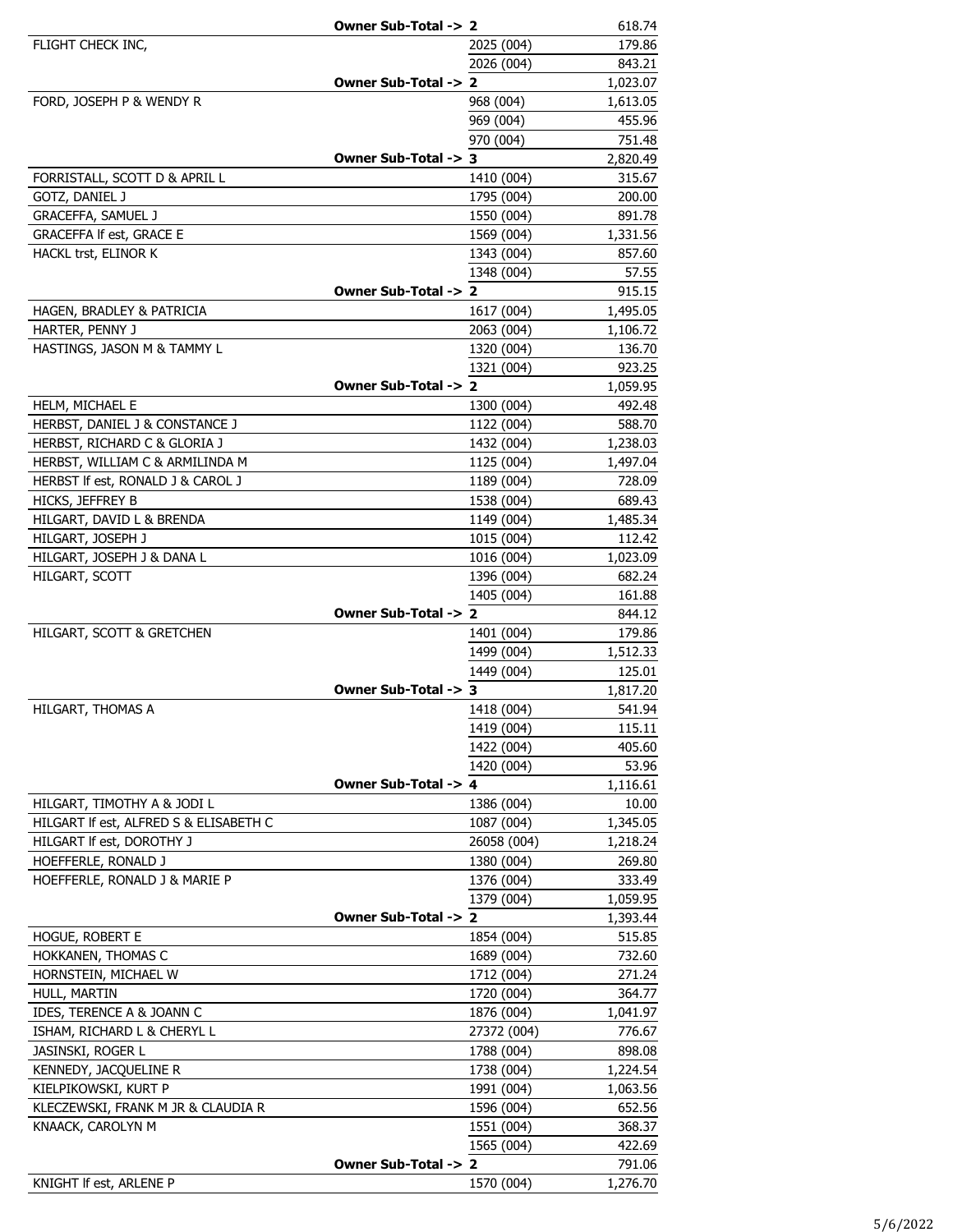| KNUDSON, DENNIS A                                   |                      | 1576 (004)               | 414.59           |
|-----------------------------------------------------|----------------------|--------------------------|------------------|
| KONSEWICZ, ROMAN J & BEATA                          |                      | 1752 (004)               | 804.54           |
| KOSHAK, GEORGE J                                    |                      | 1729 (004)               | 1,024.88         |
| KOVARIK, FRANK M                                    |                      | 1102 (004)               | 759.57           |
|                                                     |                      | 1103 (004)               | 75.54            |
|                                                     | Owner Sub-Total -> 2 |                          | 835.11           |
| KOZAK, RANDOLPH J & PAMELA W                        |                      | 1334 (004)               | 1,371.13         |
| KOZAK, RANDY J & PAMELA W                           |                      | 1338 (004)               | 136.70           |
| KUEPPER, CRAIG                                      |                      | 1782 (004)               | 269.80           |
| KUNDINGER, DENNIS P                                 |                      | 1529 (004)               | 925.06           |
|                                                     |                      | 27731 (004)              | 971.83           |
|                                                     | Owner Sub-Total -> 2 |                          | 1,896.89         |
| LANGHOLFF, MICHAEL R                                |                      | 1341 (004)               | 816.24           |
| LANGSDORF, JERRY & KATHRYN                          |                      | 1692 (004)               | 53.96            |
|                                                     |                      | 1719 (004)               | 370.17           |
|                                                     | Owner Sub-Total -> 2 |                          | 424.13           |
| LANGSDORF, KATHRYN                                  |                      | 27187 (004)              | 252.71           |
| LARSON, BRETT & NATALIE                             |                      | 1924 (004)               | 2.00             |
| LEALOS, JAMES M & MARILEE                           |                      | 1741 (004)               | 1,237.13         |
| MALLAK, MARY KAY                                    |                      | 1261 (004)               | 200.00           |
| MATELSKI, KELLY                                     |                      | 1914 (004)               | 469.99           |
| MLODZIK, BRADLEY P                                  |                      | 1490 (004)               | 92.27            |
|                                                     |                      | 1491 (004)               | 118.71           |
|                                                     | Owner Sub-Total -> 2 |                          | 210.98           |
| MLODZIK, PHILIP A                                   |                      | 1494 (004)               | 657.95           |
| MUELLER, JOHN A                                     |                      | 1389 (004)               | 341.75           |
|                                                     |                      | 1399 (004)               | 371.96           |
|                                                     |                      | 1402 (004)               | 269.80           |
|                                                     | Owner Sub-Total -> 3 |                          | 983.51           |
| NELSON, TODD G                                      |                      | 1572 (004)               | 1,235.33         |
| NESSMAN, DANIEL G                                   |                      | 1606 (004)               | 655.26           |
| NESSMAN, JOSEPH J & SUSAN M                         |                      | 26302 (004)              | 134.90           |
|                                                     |                      | 27005 (004)              | 1,672.41         |
|                                                     | Owner Sub-Total -> 2 |                          | 1,807.31         |
| NETT, JON P                                         |                      | 26132 (004)              | 134.00           |
|                                                     |                      | 26134 (004)              | 246.42           |
|                                                     |                      | 26135 (004)              | 105.23           |
|                                                     |                      | 27835 (004)              | 107.92           |
|                                                     | Owner Sub-Total -> 4 |                          | 593.57           |
| NOLAN, ROBERT G & LISA M                            |                      | 1732 (004)               | 282.02           |
|                                                     | Owner Sub-Total -> 2 | 1736 (004)               | 102.52           |
|                                                     |                      |                          | 384.54           |
| OLSON, WILLIAM F                                    |                      | 1416 (004)               | 110.42           |
| OLSON FAMILY IRREVOCABLE TRUST,<br>ORTMAYER, MARK J |                      | 1417 (004)<br>1646 (004) | 852.21<br>629.17 |
|                                                     |                      | 1647 (004)               | 907.96           |
|                                                     | Owner Sub-Total -> 2 |                          | 1,537.13         |
| PALECEK, LAWRENCE L & GAY R                         |                      | 1896 (004)               | 291.92           |
| PAPENFUSS, SHANNON L                                |                      | 1852 (004)               | 439.42           |
| PAWS4DOGS LLC,                                      |                      | 1968 (004)               | 3,276.83         |
| PETERSON, CARY R                                    |                      | 1669 (004)               | 599.49           |
| PETERSON, JEFF & TRACY                              |                      | 1071 (004)               | 1,098.63         |
|                                                     |                      | 1074 (004)               | 287.79           |
|                                                     | Owner Sub-Total -> 2 |                          | 1,386.42         |
| PETRIN TRUST,                                       |                      | 2012 (004)               | 194.79           |
|                                                     |                      | 2013 (004)               | 179.86           |
|                                                     | Owner Sub-Total -> 2 |                          | 374.65           |
| PIECHOWSKI, GERALD P                                |                      | 921 (004)                | 337.25           |
|                                                     |                      | 933 (004)                | 319.27           |
|                                                     |                      | 936 (004)                | 297.68           |
|                                                     | Owner Sub-Total -> 3 |                          | 954.20           |
| PIECHOWSKI, GERALD P & MARLENE M                    |                      | 983 (004)                | 1,456.57         |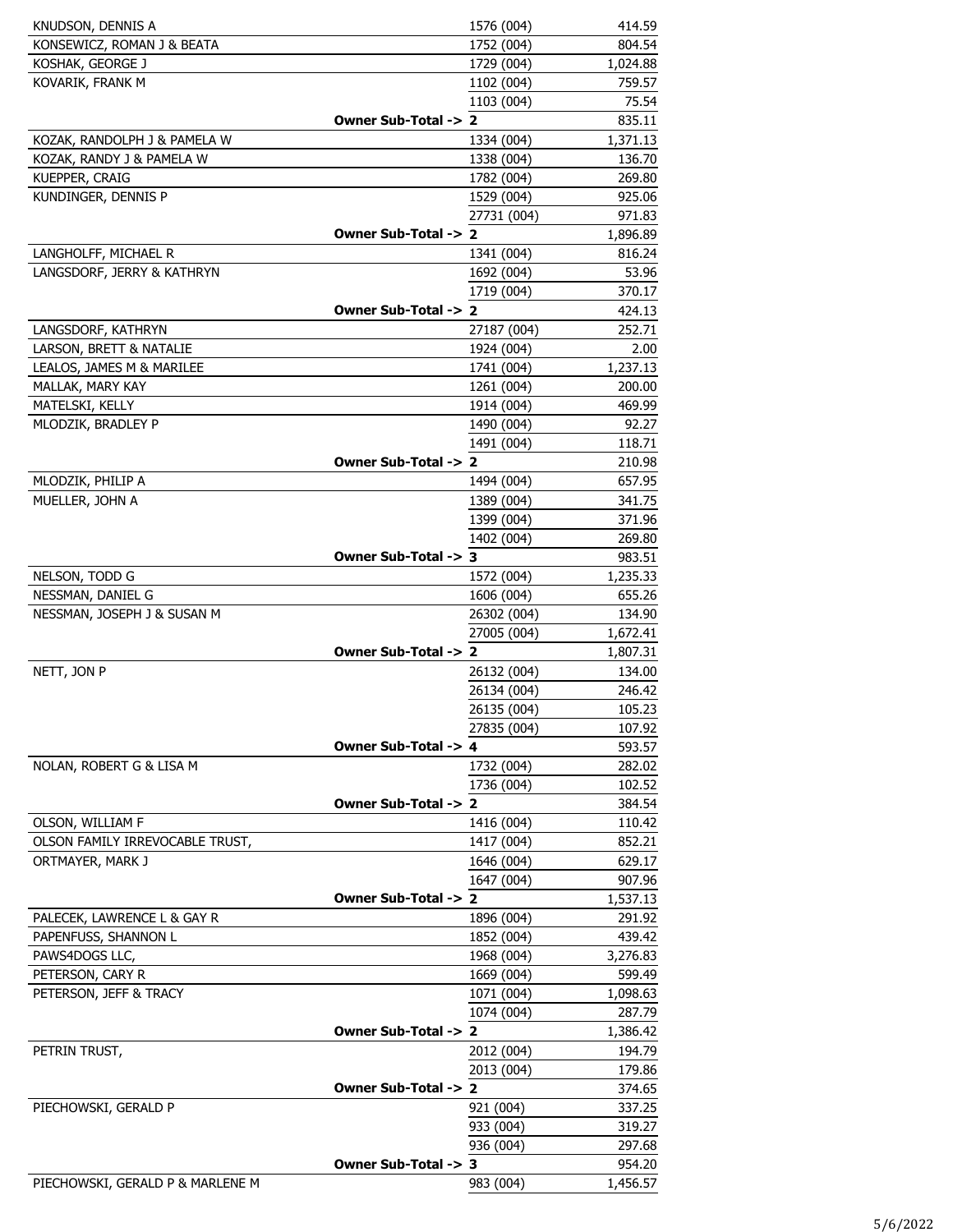|                                  |                      | 984 (004)                | 53.96              |
|----------------------------------|----------------------|--------------------------|--------------------|
|                                  | Owner Sub-Total -> 2 |                          | 1,510.53           |
| PIERS, PETER E & JA ANN          |                      | 2076 (004)               | 852.21             |
| POPEJOY, DEBRA C                 |                      | 1250 (004)               | 98.02              |
| POPEJOY, PATRICK O & DEBRA C     |                      | 1266 (004)               | 541.40             |
| PRESTIGIANCOMO, ANTHONY          |                      | 1932 (004)               | 936.75             |
| PRITZL, DAVID A & MICHELLE M     |                      | 1061 (004)               | 697.52             |
| PRITZL, STEVEN L & KRISTIN M     |                      | 1799 (004)               | 340.48             |
| REIGEL, MERLYN J & RHONDA M      |                      | 1516 (004)               | 1,064.45           |
| RINIKER, MELISSA M (TRKULA)      |                      | 1657 (004)               | 530.24             |
| ROCKWELL, SCOTT E                |                      | 2001 (004)               | 1,056.36           |
| ROETHKE, ALFRED A K & LILLIAN M  |                      | 1295 (004)               | 386.35             |
| RUFFIN, STEPHENIE R              |                      | 1297 (004)               | 425.02             |
| SCHELLINGER, GARY A & MARY I     |                      | 1586 (004)               | 774.87             |
| SCHELLINGER, JESSE & NICOLE      |                      | 1590 (004)               | 595.00             |
| SCHMIDT, DARYL J                 |                      | 2078 (004)               | 411.00             |
|                                  |                      | 2084 (004)               | 408.30             |
|                                  |                      | 2087 (004)               | 369.63             |
|                                  | Owner Sub-Total -> 3 |                          | 1,188.93           |
| SCHMIDT If est, ROSE             |                      | 1910 (004)               | 141.20             |
|                                  |                      | 1912 (004)               | 688.53             |
|                                  | Owner Sub-Total -> 2 |                          | 829.73             |
| SCHOELZEL, TODD                  |                      | 26860 (004)              | 447.51             |
| SCHUELER, STEVEN L & RENEE A     |                      | 1079 (004)               | 407.94             |
|                                  |                      | 1080 (004)               | 269.80             |
|                                  | Owner Sub-Total -> 2 |                          | 677.74             |
| SCHUH, RONALD L & SUSAN J        |                      | 1879 (004)               | 890.89             |
| SCHULER, PETER M & MARY ANN      |                      | 986 (004)                | 413.70             |
| SCHUMACHER SIX COMPANY,          |                      | 1823 (004)               | 273.93             |
| SHANNON, DUANE M & LISA          |                      | 1050 (004)               | 831.52             |
| SMITH, DAVID & LINDA             |                      | 888 (004)                | 146.59             |
| SMITH, SEAN M                    |                      | 1737 (004)               | 1,227.24           |
| SOINEY, ANDREW E                 |                      | 2088 (004)               | 330.96             |
| SPENCER, SCOTT C                 |                      | 1265 (004)               | 178.96             |
| STRAND rv trst, ROGER I & JANE L |                      | 1120 (004)               | 1,411.60           |
| STREY, ERIC                      |                      | 1672 (004)               | 318.00             |
| SUCKOW, MARK W & MARIA J         |                      | 26917 (004)              | 182.56             |
|                                  |                      | 26918 (004)              | 214.04             |
|                                  |                      | 27291 (004)              | 1,146.30           |
|                                  |                      | 27292 (004)              | 176.27             |
|                                  | Owner Sub-Total -> 4 |                          | 1,719.17           |
| SZYMIK, BRIAN & NANCY            |                      | 1930 (004)               | 1,080.64           |
| TAFT, JOSEPH P                   |                      | 1728 (004)               | 617.48             |
| THOMPSON FAMILY TRUST,           |                      | 1644 (004)               | 1,252.42           |
|                                  |                      | 1645 (004)               | 686.19             |
|                                  | Owner Sub-Total -> 2 |                          | 1,938.61           |
| TUCHSCHERR, BLAINE & CYNTHIA     |                      | 1806 (004)               | 497.87             |
| TULISAARI, PETER W               |                      | 1346 (004)               | 158.28             |
|                                  | Owner Sub-Total -> 2 | 1345 (004)               | 385.82             |
| WAGNER, LAURIE A                 |                      |                          | 544.10<br>679.53   |
|                                  |                      | 1005 (004)<br>1006 (004) |                    |
|                                  |                      | 1007 (004)               | 1,086.94<br>305.40 |
|                                  |                      |                          |                    |
|                                  | Owner Sub-Total -> 4 | 1008 (004)               | 206.85<br>2,278.72 |
| WALLNER KOVARIK, KATHRYN         |                      | 1882 (004)               | 1,173.28           |
| WARTGOW rv trst, CHARLES M       |                      | 1899 (004)               | 480.78             |
| WASTRACK, DONNA E & JUDITH M     |                      | 1651 (004)               | 577.91             |
| WEBER, GERALD J & LORI A         |                      | 2055 (004)               | 437.61             |
| <b>WESCOTT, SPENCER</b>          |                      | 1797 (004)               | 405.66             |
| WILBERT, JONATHAN L              |                      | 1322 (004)               | 394.44             |
| WIMMER, SHAWN T                  |                      | 26809 (004)              | 156.12             |
|                                  |                      |                          |                    |